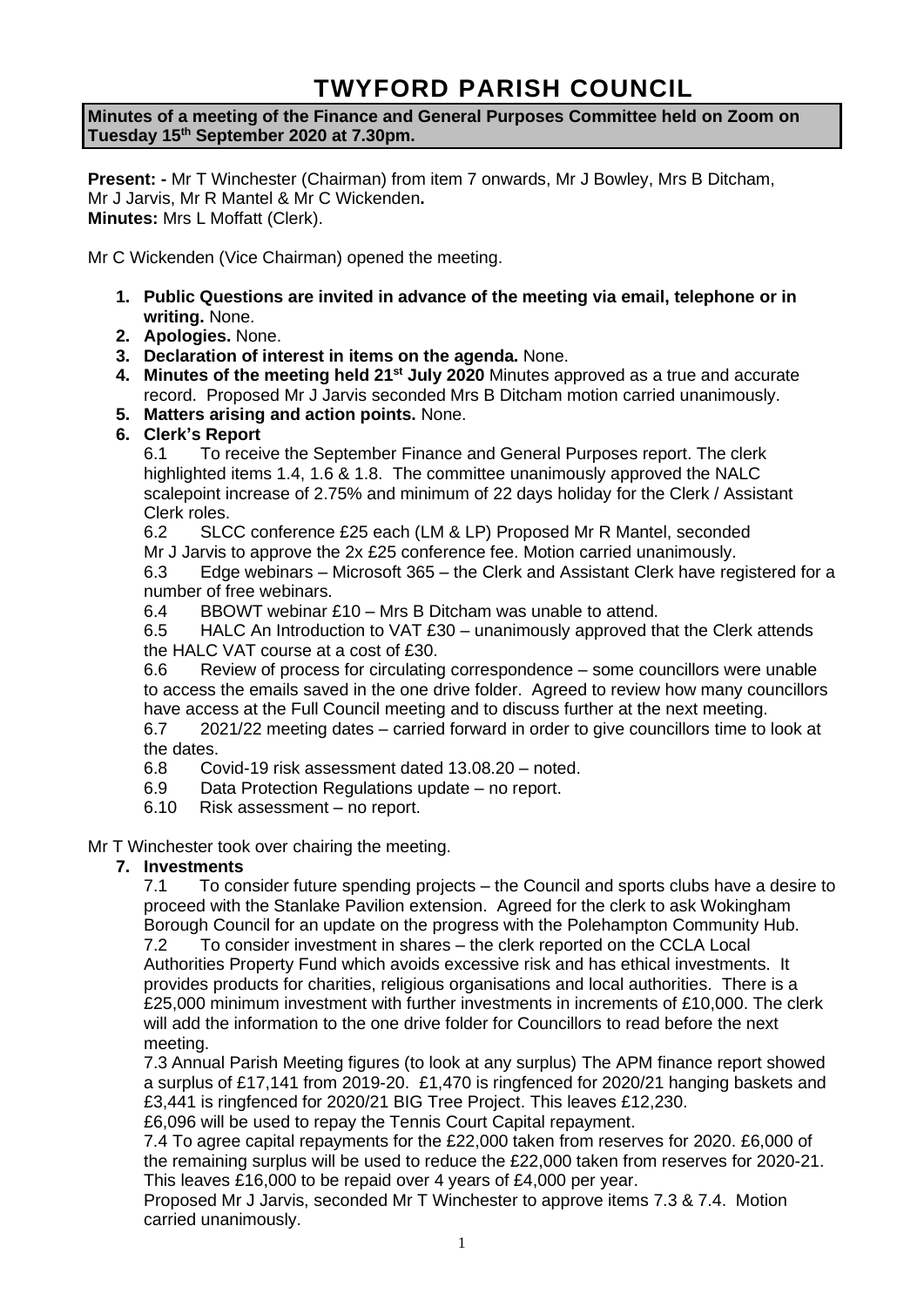- **8. Citizen of the year award** presentation in absence of Twyford Together awards ceremony. The clerk proposed plans for the presentation in conjunction with Twyford Together. Agreed for the clerk to progress these plans. Mr J Bowley will make the presentation on behalf of the Council.
- **9. Neighbourhood Plan Grant Application** Mr C Wickenden reported. Quotes for Neighbourhood Plan consultancy have been sought. An additional quote is required in keeping with the Councils standing orders. A grant application is being made to fund a visioning exercise with the Neighbourhood Plan working group costing consultants fees of £550 per day (total £1,650). Any councillor comments on the application should be made to Mr C Wickenden by 22<sup>nd</sup> September. The grant application had been circulated. Proposed Mr T Winchester, seconded Mrs B Ditcham to submit the application. Motion carried unanimously.

# **10. Review of Policies**

- 10.1 Investment policy (JJ) carried forward.
- 10.2 To review standing orders

10.2.1 to add Neighbourhood Plan sub committee terms of reference (TOR) 10.2.2 to add applying for grants and funding to Finance & General Purposes Committee TOR

Proposed Mr T Winchester, seconded Mrs B Ditcham, to make amendments to the standing orders to accommodate 10.2.1 & 10.2.2. Motion carried unanimously. Clerk to circulate an amended copy.

#### **11. Grant Requests**

11.1 Citizens Advice application for telephones – application for £500 towards two Citizens Advice telephones to be located in Twyford. The committee considered suitable locations accessible to the public such as the Children's Centre and library.

Mr T Winchester proposed a grant of £250. There was no seconder.

Mr C Wickenden proposed to **RECOMMEND to Full Council** to reply to Citizens Advice to say that the Council could not think of a suitable location for the telephones. Seconded by Mr J Jarvis. Motion carried unanimously.

**12. Item from Full Council meeting** – to consider changing the standing orders to limit the length of time a councillor may serve as Chairman or Vice Chairman to the council or committee.

Mr Jarvis requested an open discussion at Full Council meeting.

Mr Mantel reminded the committee of the discussion so far including the requests made at the July Full Council meeting. He stated that councillor trainer Kim Bedford had not written in her notes that it was best practise to limit term of office of Chair and Vice Chair positions. He reported that 3 Councils in the Borough limit terms of office and 14 (including Twyford) don't. If the 3 Councils are to be asked why they made the decision to limit the terms of office then the other 13 should be asked why they don't. He noted that in the July Finance committee meeting Mr J Jarvis had made the proposal and there was no seconder. Mr Mantel summarised the principle saying that you either have the full range of choice or you limit your choice by one.

**Recommendation to Full Council** – upon reflection the committee feel that the recommendation still stands. Proposed Mr R Mantel, seconded Mr C Wickenden. Motion carried with Mr J Bowley, Mrs B Ditcham, Mr R Mantel, Mr C Wickenden, Mr T Winchester in favour and Mr J Jarvis against.

[Recommendation to July Full Council - To propose no change to the standing orders and not to limit the term of consecutive office years for Council Chairman and Vice Chairman.]

#### **13. Correspondence**

13.1 CIL & Infrastructure information sharing between WBC & Parishes 10.08.20 – noted.

13.2 Berkshire Pension Fund Employer newsletter - Inscribe - Summer 2020 17.08.20 – noted.

13.3 CIL & Infrastructure information sharing between WBC & Parishes 28.08.20 – noted.

13.4 Charity Commission Annual Public Meeting Invitation 04.09.20 – noted.

## **14. Items to be considered from other Committees**

- 14.1 Planning and Amenities 01.09.20 no items.
- 14.2 Parish Lands 08.09.20